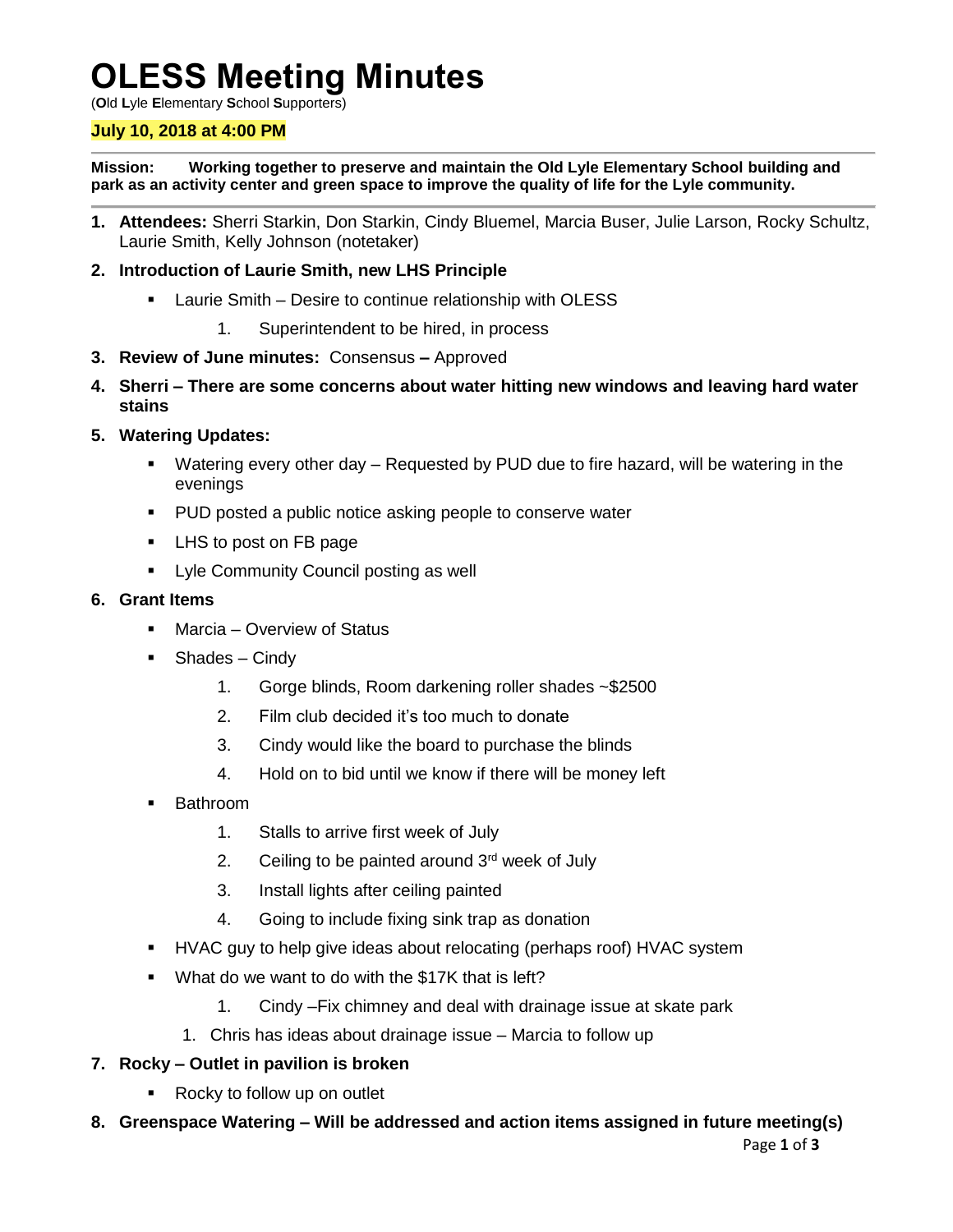- **Perhaps low flow sprinkler heads will help reduce water usage?**
- How often is greenspace mowed?
- **Perhaps we generate proposal for to school board?**
- Community contribution and/or sharing expenses with LHS may be a way to reduce expenses regarding water bill for greenspace?

# **9. Treasurer's report – Don Starkin**

- **Overview of Income and Disbursements for June**
- No check so far from Democrats meeting Cindy to follow up

#### **10. Rentals**

Don spoke with someone interested in doing daycare. Don to follow up with her.

#### **11. Where do we go from here?**

- Do we want to do a planning session?
- Do we want to reach out to Community Council?
- Everyone to think about it for the month and come up with some ideas for next meeting

# **12. Debbie McDonald putting together presentation for emergency response**

**Thursday 7/12 @ 6:30pm at Lyle Activity Center** 

# **13. Sherri – Flags, Vern managing flags and storing at OLESS**

# **14. Lock Change**

- **Figure 1** Four total locks that will be rekeyed
- **Locks to be rekeyed this summer**

# **15. Action Items**

- **Marcia** 
	- 1. Remove old form from Bylaws and Documents page on website. Completed
	- 2. Call and talk to see what can be negotiated with Yoga person Completed
	- 3. Talk with Chris Havard about bid for cage around HVAC compressor Dan sent request, no bids yet. – In Process
	- 4. Follow up with Chris about drainage issue TBD
- **Don** 
	- 1. Get lock for electrical box TBD
	- 2. Contact people interested in purchasing old windows Talk to CEKC lady about windows at meeting in two weeks. Accept \$300 – TBD
	- 3. Follow up with lady about daycare. TBD
- **E** Kelly
	- 1. Investigate mason to fix chimney TBD
	- 2. Follow up with the referrals from Mike Mahar TBD
- **Cindy** 
	- 1. Follow up with Democrats about rental fee TBD
- **Sherri**